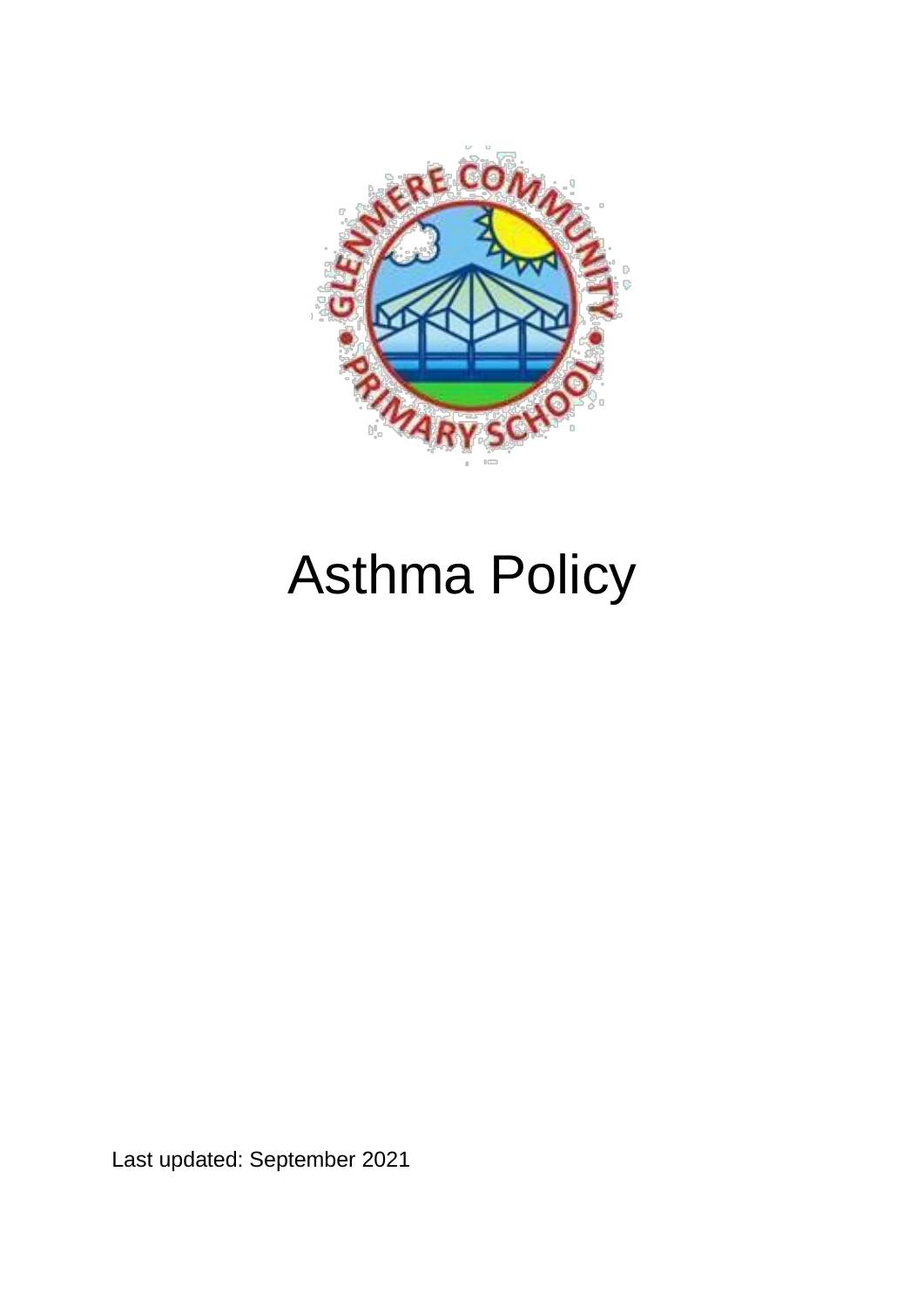### **Contents:**

[Statement of intent](#page-2-0)

- 1. [Background](#page-3-0)
- 2. [Key roles and responsibilities](#page-3-0)
- 3. [Asthma medicines](#page-8-0)
- 4. [Emergency inhaler](#page-10-0)
- 5. [Symptoms of an asthma attack](#page-12-0)
- 6. [What to do when a child has an asthma attack](#page-12-0)
- 7. [Important points to remember](#page-13-0)
- 8. [Record keeping](#page-14-0)
- 9. [Exercise and physical activity](#page-14-0)
- 10. [Out-of-hours sport](#page-14-0)
- 11. [The school environment](#page-15-0)
- 12. [Pupils falling behind](#page-15-0)
- 13. [Monitoring and review](#page-17-0)

## **Appendices**

Appendix 1 – [Letter to Parents](#page-18-0)

Appendix 2 – [Asthma Policy Information Slip](#page-19-0)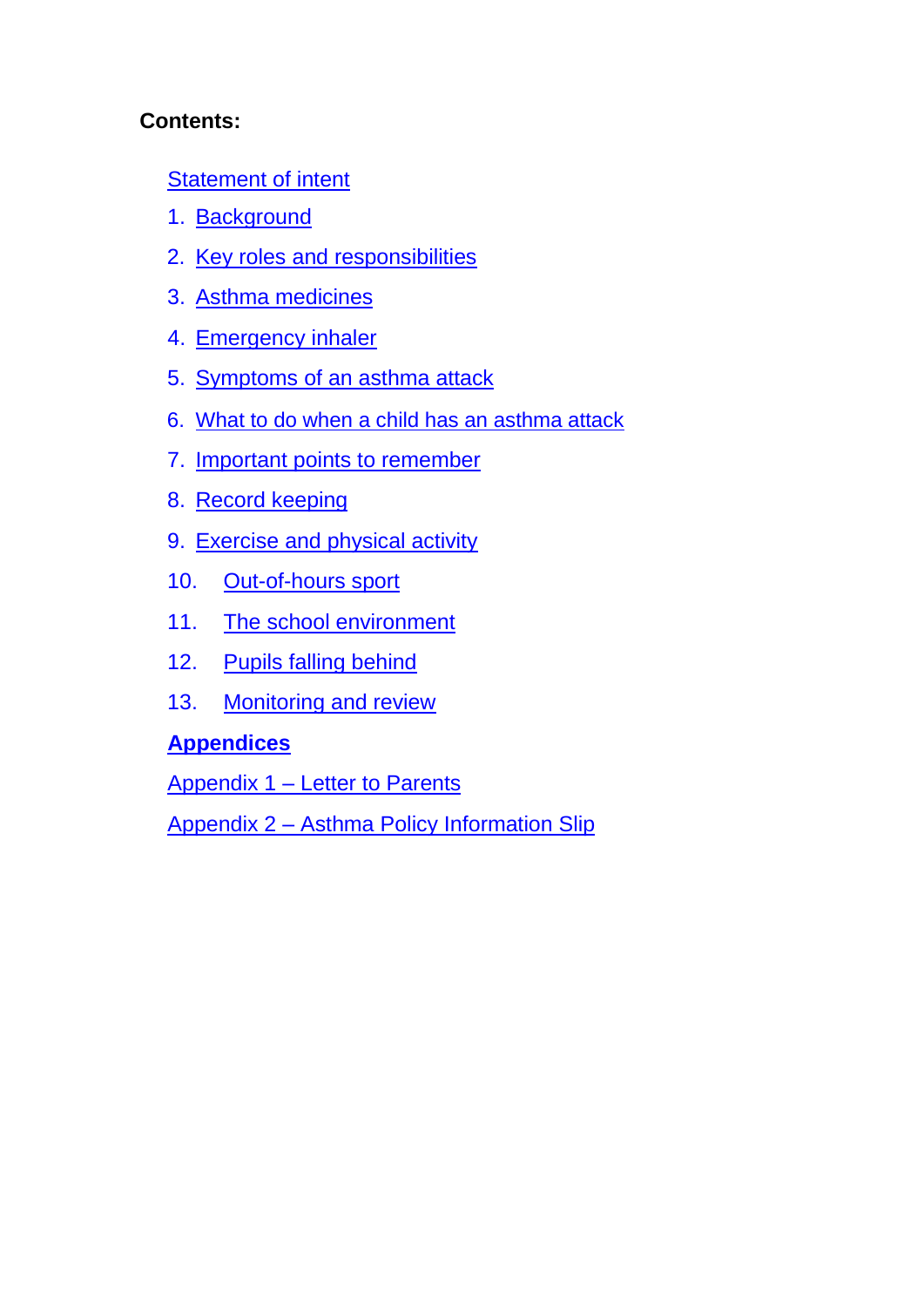#### <span id="page-2-0"></span>**Statement of intent**

#### **Glenmere:**

Recognises that asthma is a serious but controllable condition and welcomes all pupils with asthma.

Ensures that pupils with asthma can and do participate fully in all aspects of school life including physical exercise, visits, field trips and other out-of-school activities.

Recognises that pupils with asthma need immediate access to reliever inhalers at all times.

Keeps a record of all pupils with asthma and their medicinal requirements.

Ensures that the school environment is conducive to the education of pupils with asthma.

Ensures that all members of school staff (including supply teachers and support staff) who come into contact with pupils with asthma know what to do in the event of an asthma attack.

Understands that pupils with asthma may experience bullying and has procedures in place to prevent this occurring.

Works in partnership with interested parties, such as the governing body, members of school staff, parents, pupils and outside agencies, to ensure the best educational outcomes possible for pupils with asthma.

| Signed by: |                           |       |  |
|------------|---------------------------|-------|--|
|            | Headteacher               | Date: |  |
|            | <b>Chair of governors</b> | Date: |  |
|            |                           |       |  |

Review date: September 2022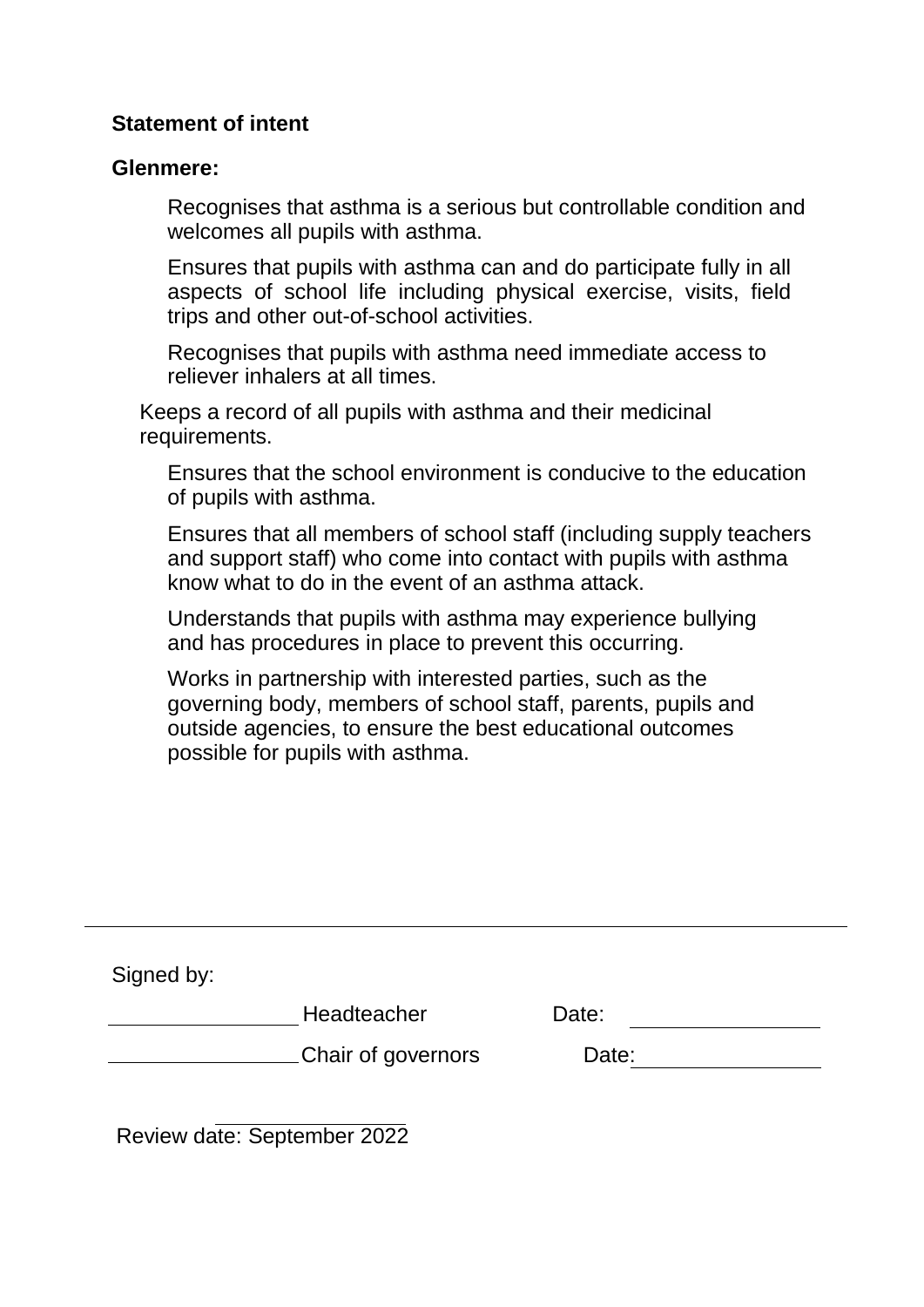#### <span id="page-3-0"></span>**Background**

1.1. This policy has been created with regard to the following DfE quidance:

'Supporting pupils at school with medical conditions' December 2015.

'Guidance on the use of emergency salbutamol inhalers in schools'

March 2015.

- 1.2. This policy has also been created in consultation with parents/carers, the governing body, school nurses and pupils, and with regard to additional guidance from Asthma UK and healthcare professionals.
- 1.3. This policy enables pupils with asthma to manage their condition effectively in school and provides clear procedures to help ensure their safety and wellbeing.
- 1.4. This policy also encourages and assists pupils with asthma in achieving their full potential in all aspects of school life.

#### **2. Key roles and responsibilities**

2.1. The governing body has a responsibility to:

Ensure the health and safety of staff and pupils on the school premises and when taking part in school activities.

Ensure that the Asthma Policy, as written, does not discriminate on any grounds, including, but not limited to: age, ethnicity/national origin, culture, religion, gender, disability or sexual orientation.

Handle complaints regarding this policy as outlined in the school's Complaints Policy.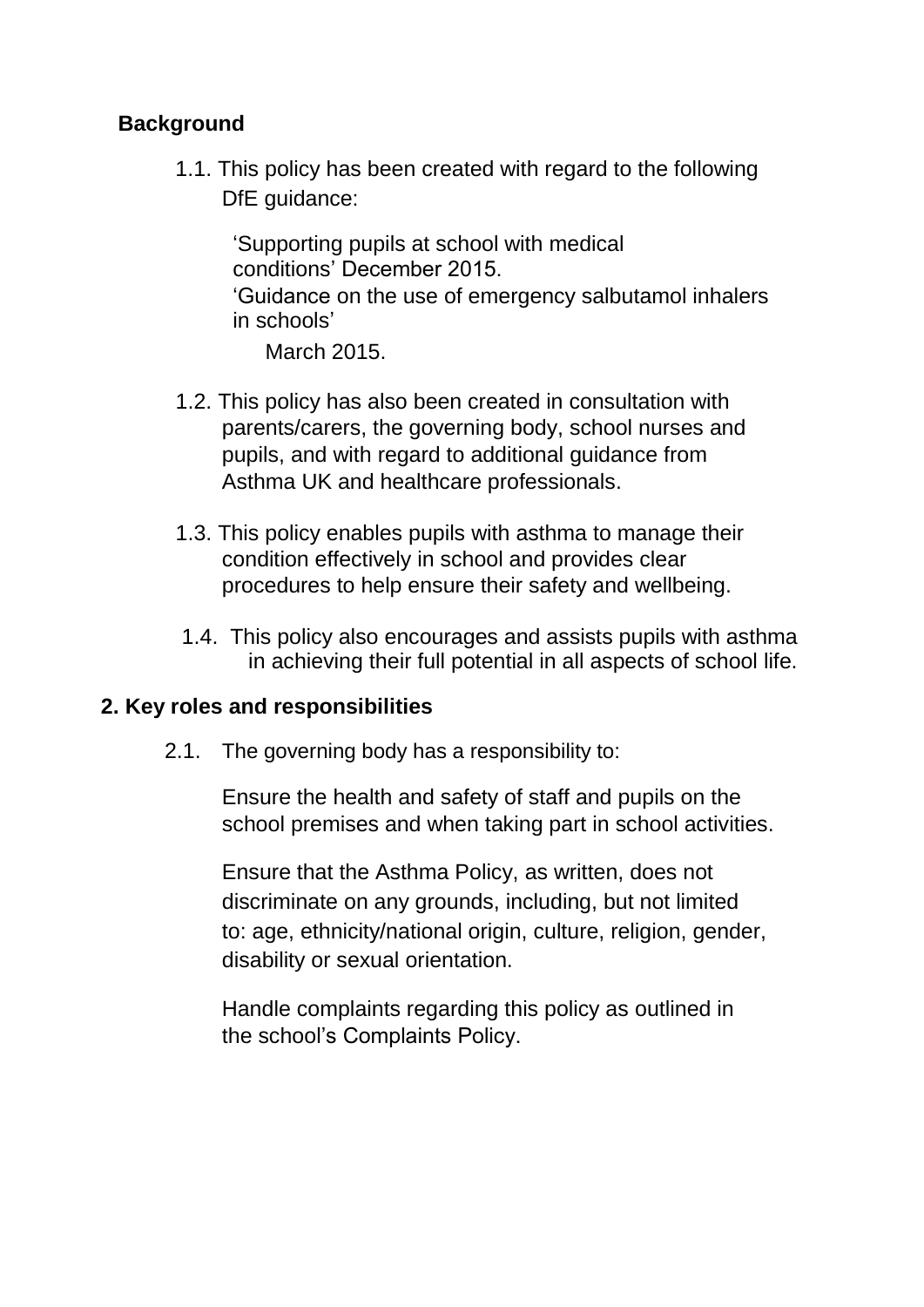Ensure the Asthma Policy is effectively monitored and updated.

Report any successes and failures of this policy to the Head Teacher, members of school staff, local health authorities, parents and pupils.

Provide indemnity for teachers and other members of school staff who volunteer to administer medicine to pupils with asthma in need of help.

2.2. The Head Teacher has a responsibility to:

Create and implement the Asthma Policy with the help of school staff, school nurses, LA guidance and the governing body.

Ensure this policy is effectively implemented and communicated to all members of the school community.

Ensure all aspects of this policy are effectively carried out.

Arrange for all members of staff to receive training on: how to recognise the symptoms of an asthma attack; how to distinguish asthma attacks from other conditions with similar symptoms; how to deal with an asthma attack; how to check if a child is on the Asthma Register; how to access the emergency inhalers; who the designated members of staff are and how to achieve their help.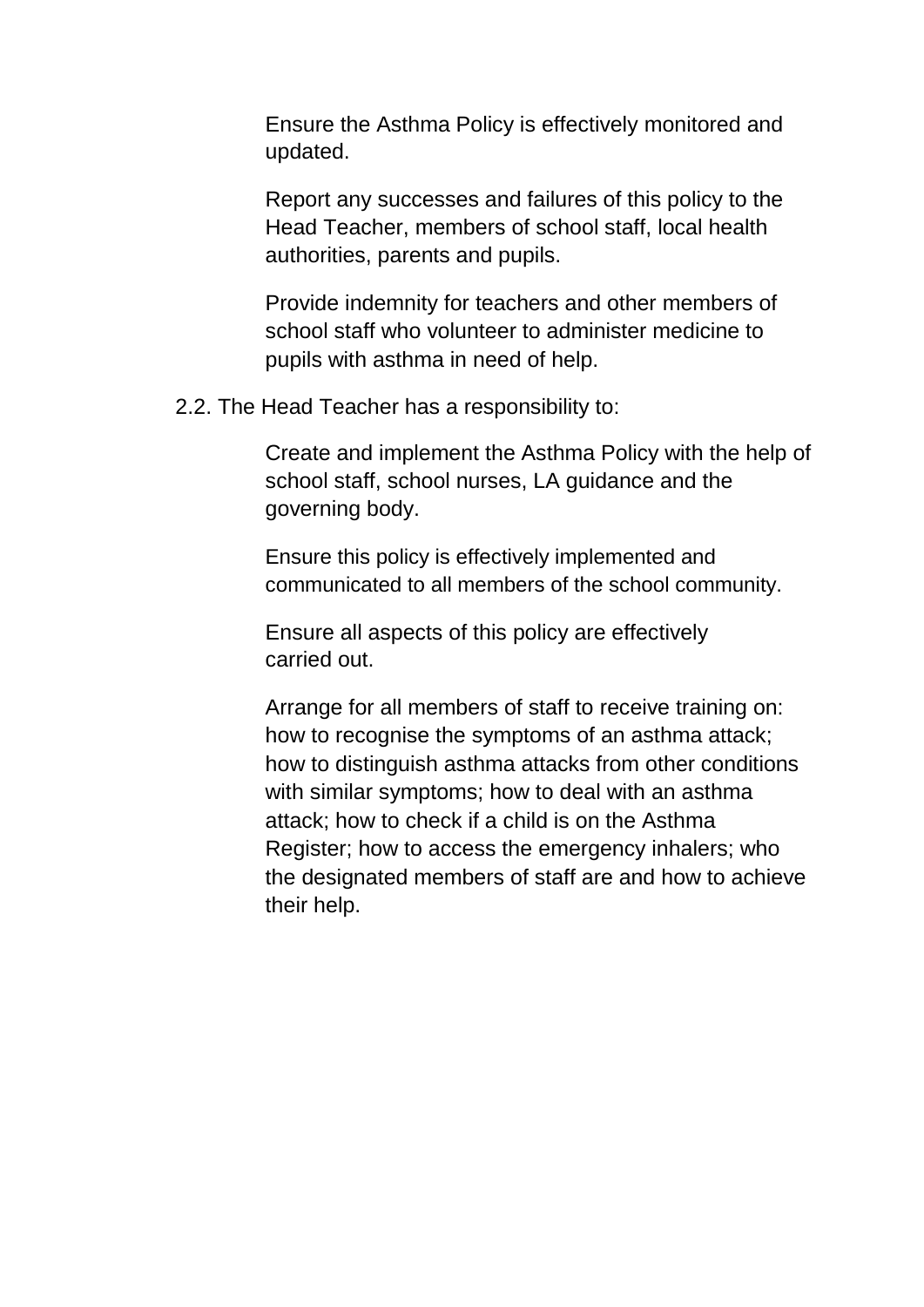Ensure all supply teachers and new members of staff are made aware of the Asthma Policy and provided with appropriate training.

Monitor the effectiveness of the Asthma Policy.

Delegate the responsibility to check the expiry date of spare reliever inhalers and maintain the school's Asthma Register to a designated member of staff.

Report to the governing body and LA as necessary.

2.3. Members of school staff have a responsibility to:

Read and understand the Asthma Policy.

Know which pupils they come into contact with have asthma.

Know what to do in the event of an asthma attack (as outlined in sections 6 and 7).

Allow pupils with asthma immediate access to their reliever inhaler.

Inform parents/carers if their child has had an asthma attack.

Inform parents/carers if their child is using their reliever inhaler more than usual.

Ensure pupils with asthma have their medication with them on school trips and during activities outside of the classroom.

Ensure pupils who are unwell due to asthma are allowed the time and resources to catch up on missed school work.

Be aware that pupils with asthma may experience tiredness during the school day due to their nighttime symptoms.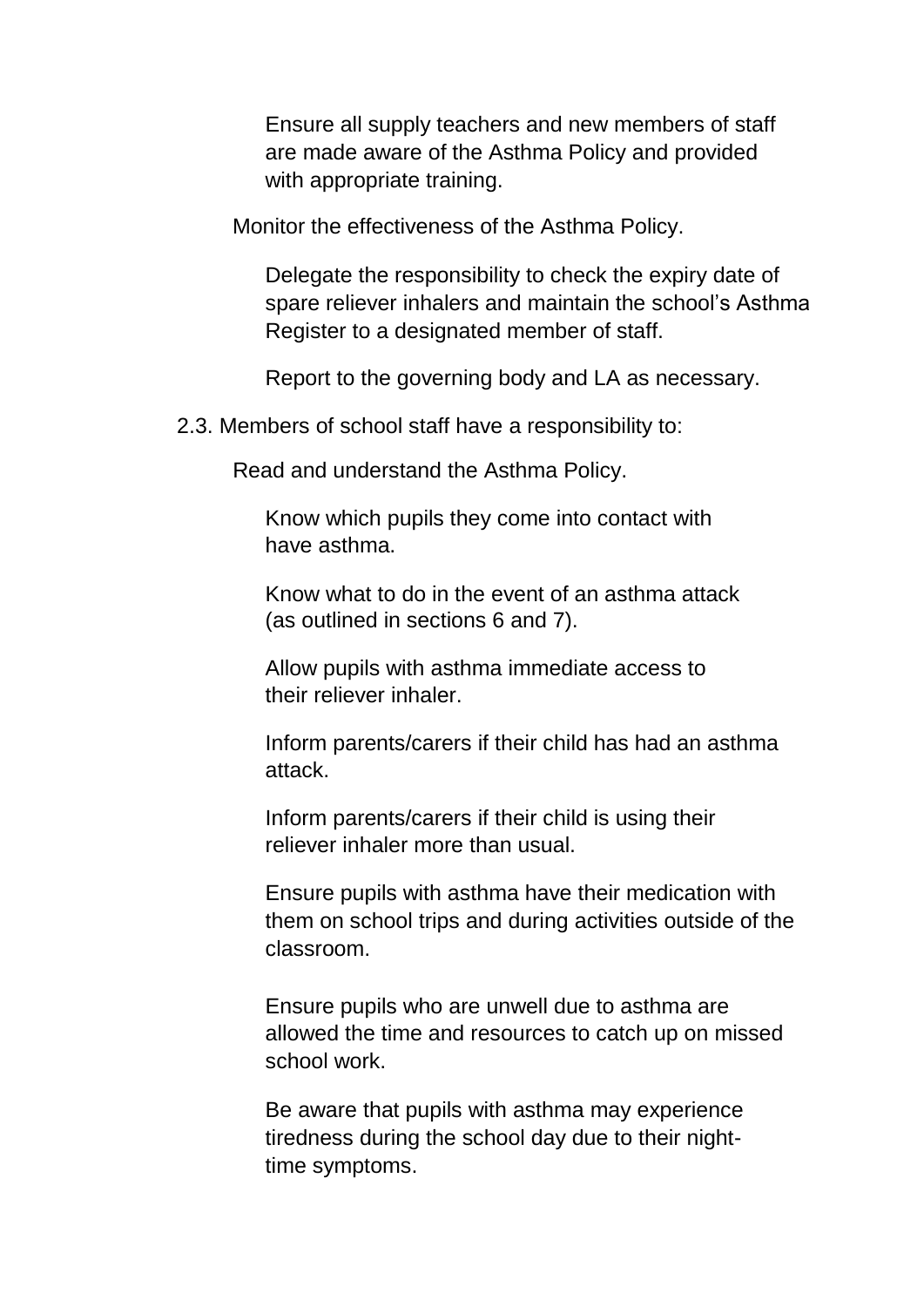Be aware that pupils with asthma may experience bullying.

Make contact with parents/carers, the school nurse and special educational needs coordinators (SENCOs) if a child is falling behind with their school work because of their asthma.

2.4. Members of staff leading PE lessons have a responsibility to:

> Understand asthma and its impact on pupils. Pupils with asthma should not be forced to take part in activities if they feel unwell.

Ensure pupils are not excluded from activities that they wish to take part in, provided their asthma is well controlled.

Ensure pupils have their reliever inhaler with them during physical activity and that they are allowed to use it when needed.

Allow pupils to stop during activities if they experience symptoms of asthma.

Allow pupils to return to activities when they feel well enough to do so and their symptoms have subsided (the school recommends a five minute waiting period before allowing the pupil to return).

Remind pupils with asthma whose symptoms are triggered by physical activity to use their reliever inhaler before warming up.

Ensure pupils with asthma always perform sufficient warm ups and warm downs.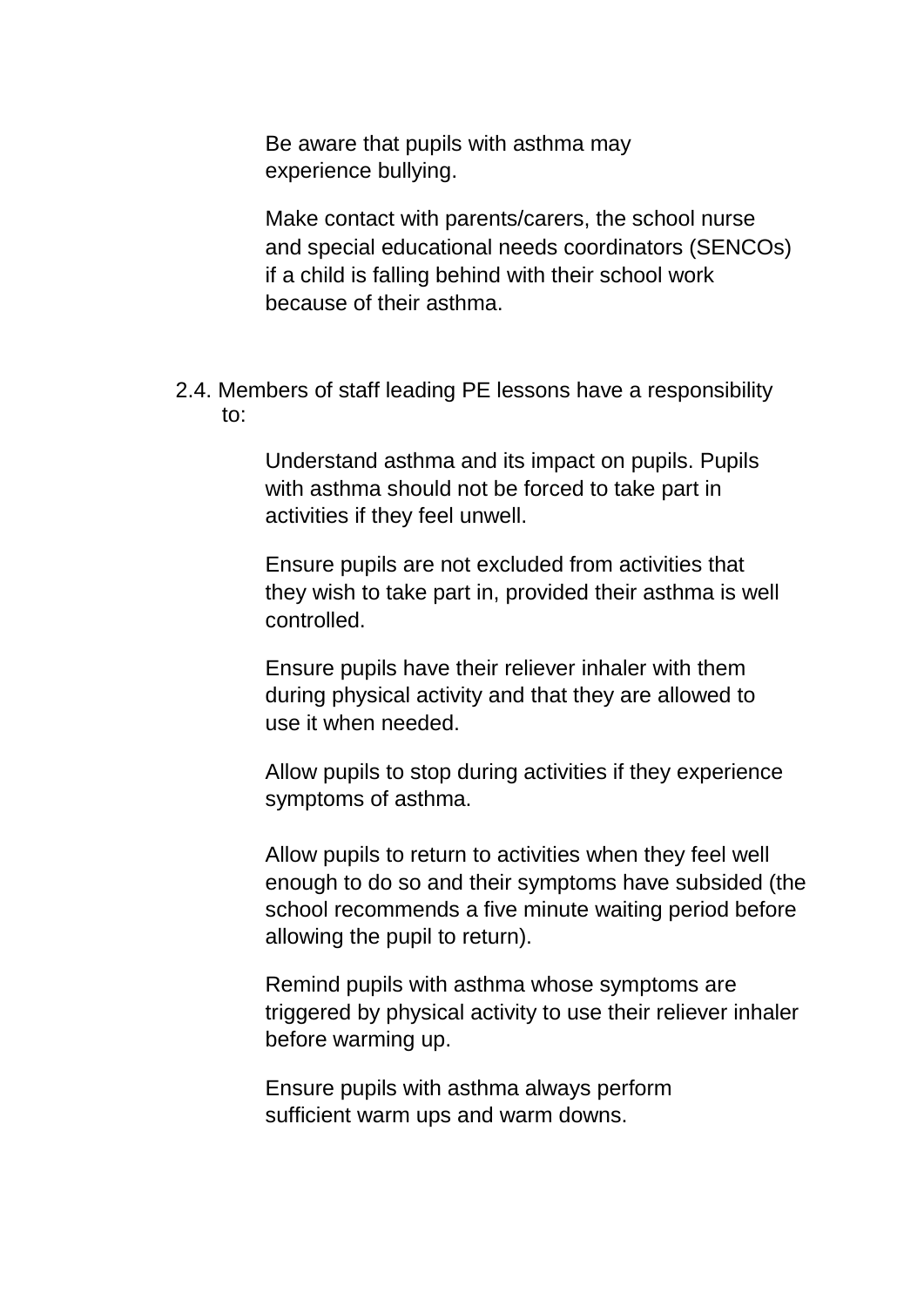2.5. The school nurse (linked to the school and not on site) has a responsibility to:

Assist in the creation of the Asthma Policy.

Provide regular training for members of school

Provide information about where the school can procure specialist asthma training.

2.6. Pupils with asthma have a responsibility to:

Tell their teacher or parent/carer if they are feeling unwell.

Treat asthma medicines with respect.

Know how to gain access to their medication in an emergency.

Know how to take their asthma medicine.

2.7. All other pupils have a responsibility to:

Treat other pupils, with or without asthma, equally.

Let any pupil having an asthma attack take their reliever inhaler (usually blue) and ensure a member of staff is called immediately.

2.8. Parents/carers have a responsibility to:

Inform the school if their child has asthma.

Ensure the school has a complete and up-to-date asthma card for their child.

Inform the school of the medication their child requires during school hours.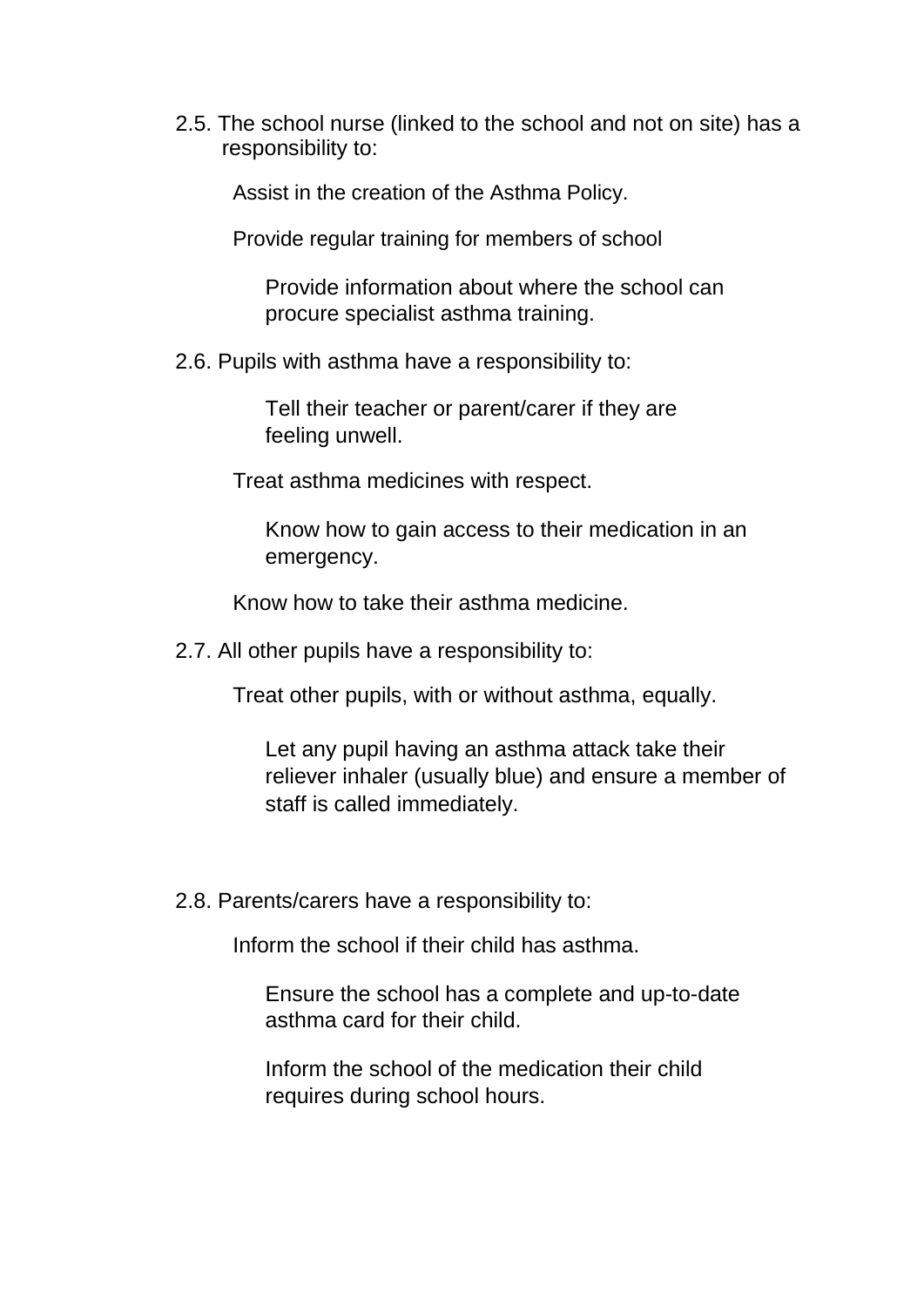<span id="page-8-0"></span>Inform the school of any medication their child requires during school trips, team sports events and other outof-school activities.

Inform the school of any changes to their child's medicinal requirements.

Inform the school of any changes to their child's asthmatic condition. For example, if their child is currently experiencing sleep problems due to their condition.

Ensure their child's reliever inhaler (and spacer where relevant) is labelled with their child's name.

Ensure that their child's reliever inhaler and spare inhaler are within their expiry dates.

Ensure their child catches up on any school work they have missed due to problems with asthma.

Ensure their child has regular asthma reviews with their doctors or asthma nurse (every six to twelve months).

Ensure their child has a written Personal Asthma Action Plan to help them manage the child's condition.

#### **3. Asthma medicines**

- 3.1. Pupils with asthma are encouraged to carry their reliever inhaler as soon as their parent/carer and the school nurse agree they are mature enough.
- 3.2. Reliever inhalers kept in the school's charge are held in the pupil's classroom in the school medical room.
- 3.3. Parents/carers must label their child's inhaler.
- 3.4. Parents/carers must ensure that the school is provided with a labelled spare reliever inhaler, in case their child's inhaler runs out, is lost or forgotten.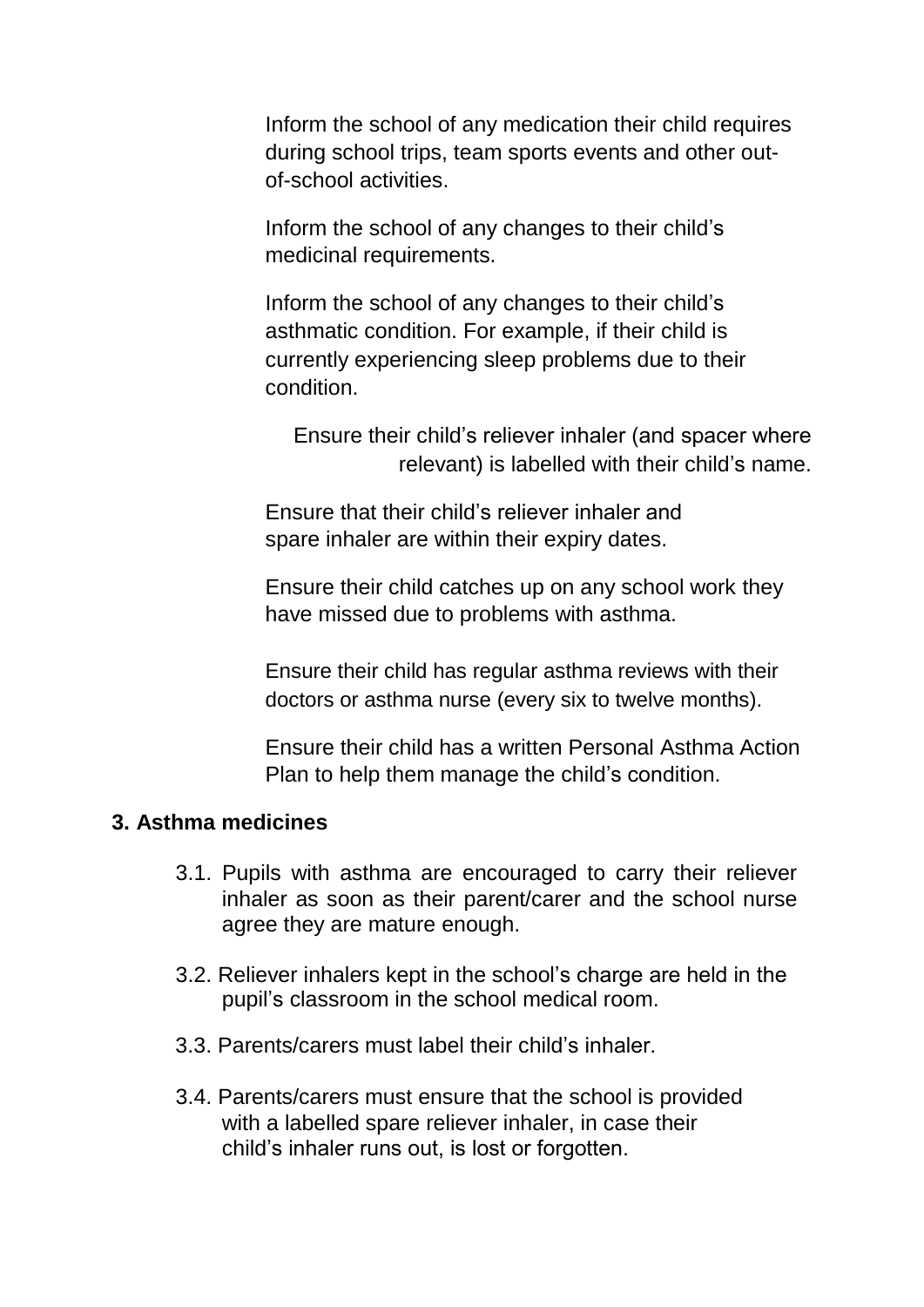- 3.5. Members of school staff are not required to administer medicines to pupils (except in emergencies).
- 3.6. Staff members will let pupils take their own medicines when they need to.
- 3.7. This policy is predominantly for the use of reliever inhalers. Preventer inhalers are very rarely required at school. However, if they are needed, staff members may need to remind pupils to bring them in if they consistently forget.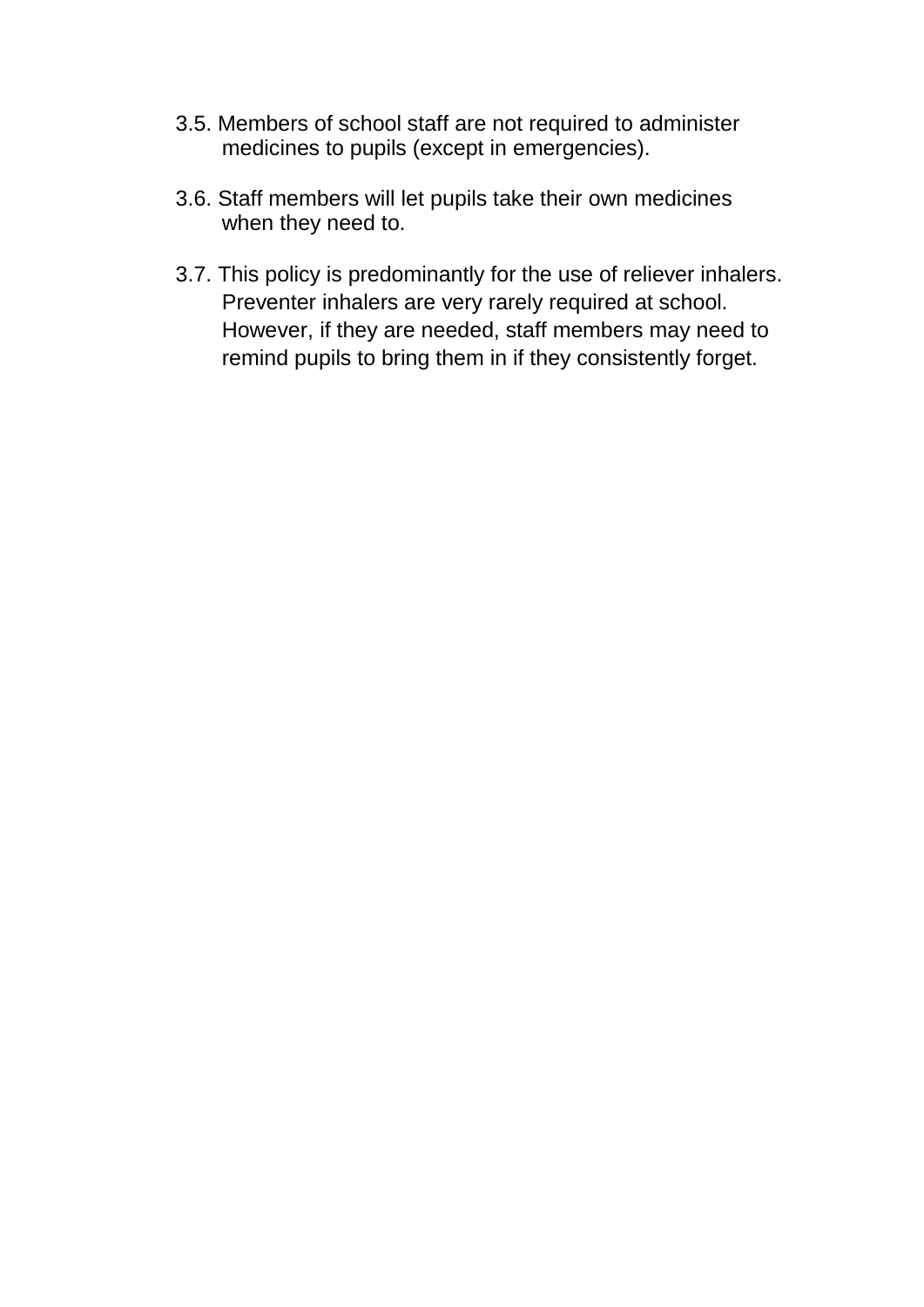#### <span id="page-10-0"></span>**4. Emergency inhaler**

- 4.1. Glenmere is able to keep a supply of salbutamol inhalers for use in emergencies when a pupil's own inhaler is not available. If extra inhalers are available, these are kept in 'emergency asthma kits'.
- 4.2. Emergency asthma kits contain the following:

A salbutamol metered dose inhaler Two plastic, compatible spacers

Instructions on using the inhaler and spacer

Instructions on cleaning and storing the inhaler Instructions for replacing inhalers and spacers

The manufacturer's information

A checklist, identifying inhalers by their batch number and expiry date

A list of pupils with parental consent and/or individual healthcare plans

permitting them to use the emergency inhaler A record of administration showing when the inhaler has been used

- 4.3. Glenmere does not buy a supply of salbutamol inhalers however, would follow the Supporting Pupils with Medical Conditions Policy if extra inhalers were needed to be purchased.
- 4.4. The emergency inhaler should only be used by pupils, for whom written parental consent has been received and who have been either diagnosed with asthma or prescribed an inhaler as reliever medication.
- 4.5. Parental consent for the use of an emergency inhaler should form part of any pupil with asthma's individual healthcare plan.
- 4.6. When not in use, emergency inhalers are stored in the school medical room in the temperate conditions specified in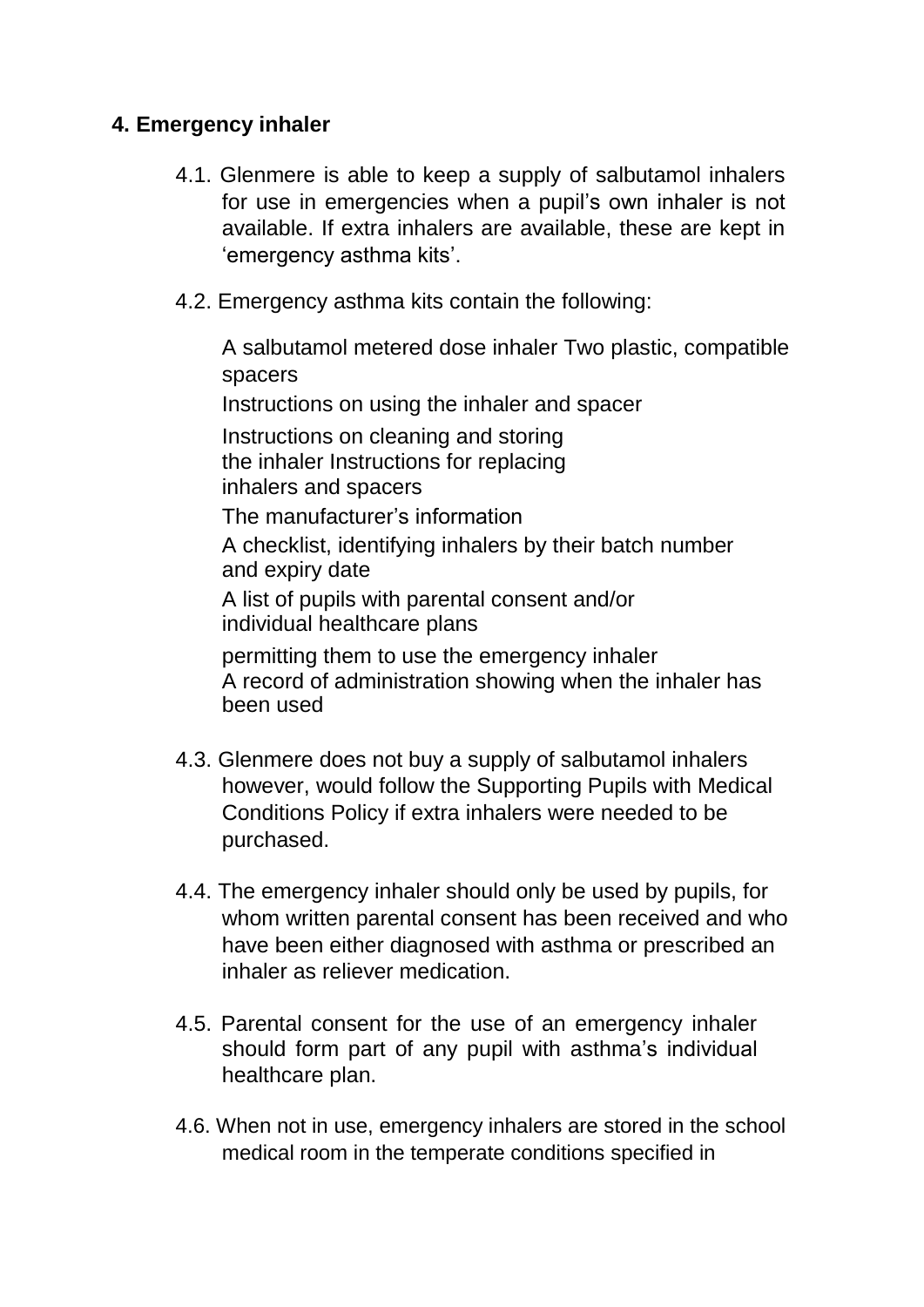the manufacturer's instructions, out of reach and sight of pupils, but not locked away.

- 4.7. Expired or used-up emergency inhalers are returned to the parent of the child to be recycled.
- 4.8. Spacers must not be reused and may be given to the pupil for future home-use.
- 4.9. Emergency inhalers may be reused, provided that they have been properly cleaned after use.
- 4.10. In line with the school's Supporting Pupils with Medical Conditions Policy, appropriate support and training will be provided for relevant staff on the use of the emergency inhaler and administering the emergency inhaler.
- 4.11. Whenever the emergency inhaler is used, the incident must be recorded in the corresponding record of administration.
- 4.12. Whenever the emergency inhaler is used, the incident must also be recorded on the school's records, indicating where the attack took place, how much medication was given, and by whom, and the pupil's parents will be informed in writing.
- 4.13. The Head Teacher (or SENCO if Head Teacher is not available) is responsible for overseeing the protocol for the use of the emergency inhaler, monitoring its implementation, and maintaining the Asthma Register.
- 4.14. Name of volunteer and name of volunteer are responsible for:

Checking that inhalers and spacers are present and in working order, with a

sufficient number of doses, on a monthly basis. Ensuring replacement inhalers are obtained when expiry dates are approaching. Ensuring replacement spacers are available following use.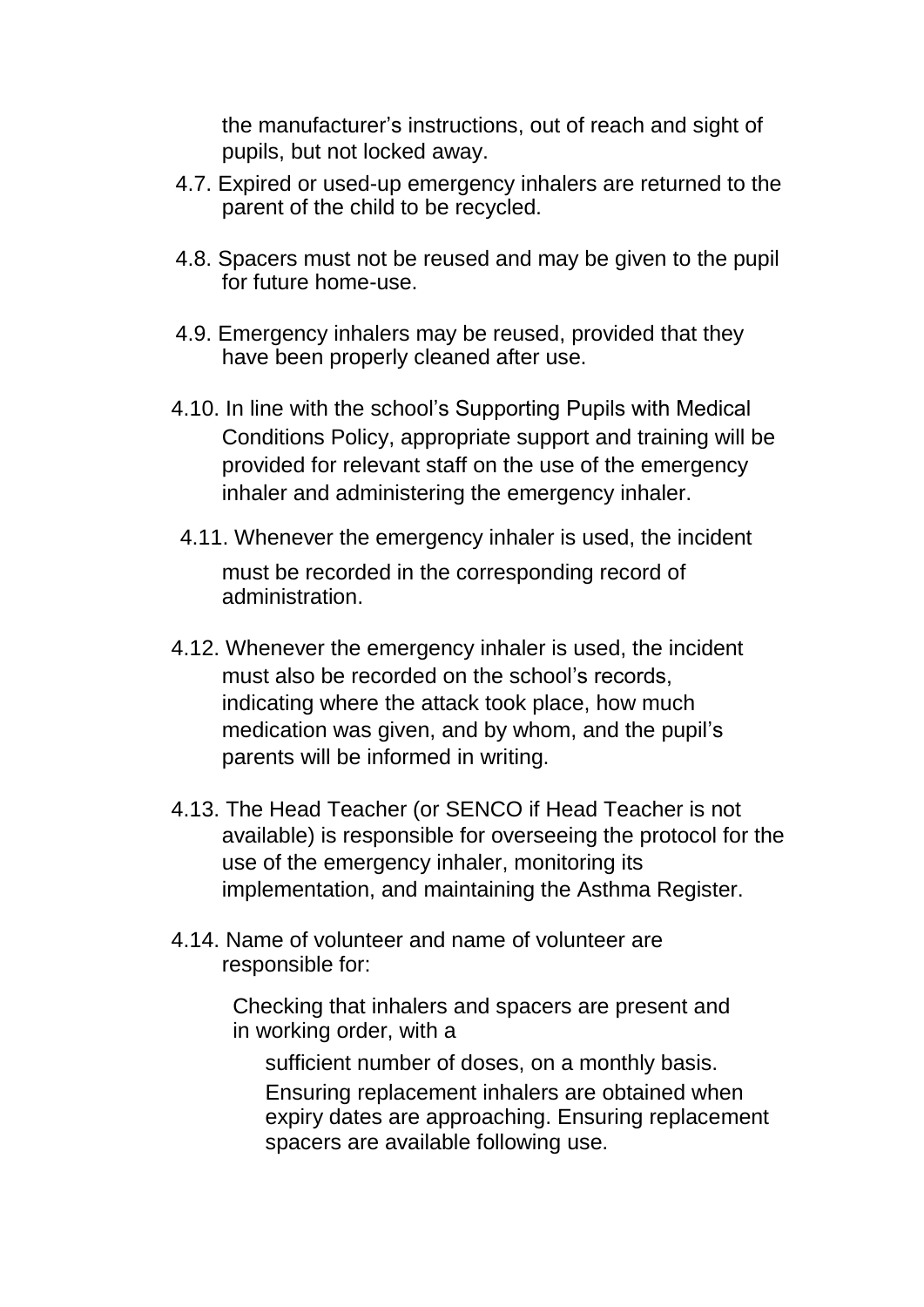Ensuring that plastic inhaler housing has been cleaned, dried and returned to storage following use, and that replacements are available where necessary.

#### <span id="page-12-0"></span>**5. Symptoms of an asthma attack**

5.1. Members of school staff will look for the following symptoms of asthma attacks in pupils:

> Persistent coughing (when at rest) Shortness of breath (breathing fast and with effort) Wheezing Nasal flaring Complaints of tightness in the chest Being unusually quiet Difficulty speaking in full sentences

5.2. Younger pupils may express feeling tight in the chest as a 'tummy ache'.

#### **6. What to do when a child has an asthma attack**

6.1. In the event of an asthma attack, staff will follow the procedure outlined below:

> Keep calm and encourage pupils to do the same. Encourage the child to sit up and slightly forwards

– **do not hug them or lie them down**.

If necessary, call another member of staff to retrieve the emergency inhaler – do not leave the affected pupil unattended.

If necessary, summon the assistance of a designated member of staff, to help administer an emergency inhaler. Ensure the child takes two puffs of their reliever inhaler (or the emergency inhaler) immediately, preferably through a spacer.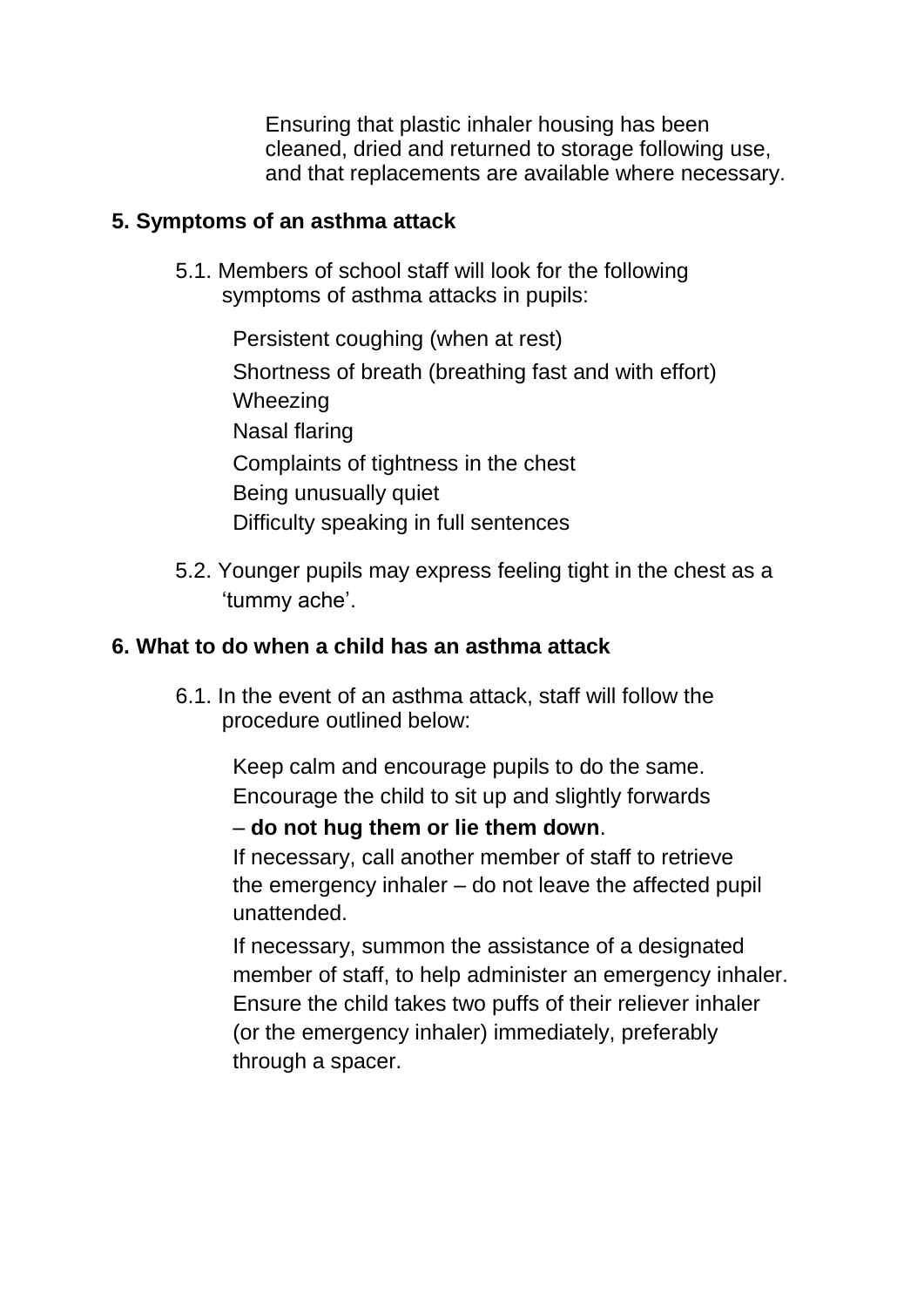Ensure tight clothing is loosened. Reassure the child.

<span id="page-13-0"></span>6.2. If there is no immediate improvement:

Continue to ensure the child takes two puffs of their reliever inhaler every two minutes, until their systems improve, but only up to a **maximum of 10 puffs**.

6.3. If there is no improvement before you have reached 10 puffs:

Call 999 for an ambulance.

If an ambulance does not arrive in 10 minutes, administer another 10

puffs of the reliever inhaler as outlined in 6.2.

6.4. Call 999 immediately if:

The child is too breathless or exhausted to talk. The child is going blue.

The child's lips have a blue/white tinge. The child has collapsed.

You are in any doubt.

#### **7. Important points to remember**

- 7.1. Never leave a pupil having an asthma attack unattended.
- 7.2. If the pupil does not have their inhaler, send another teacher or pupil to retrieve their spare inhaler.
- 7.3. In an emergency situation, members of school staff are required to act like a 'prudent parent' – known as having a 'duty of care'.
- 7.4. Reliever medicine is very safe. Do not be overly concerned a pupil may overdose.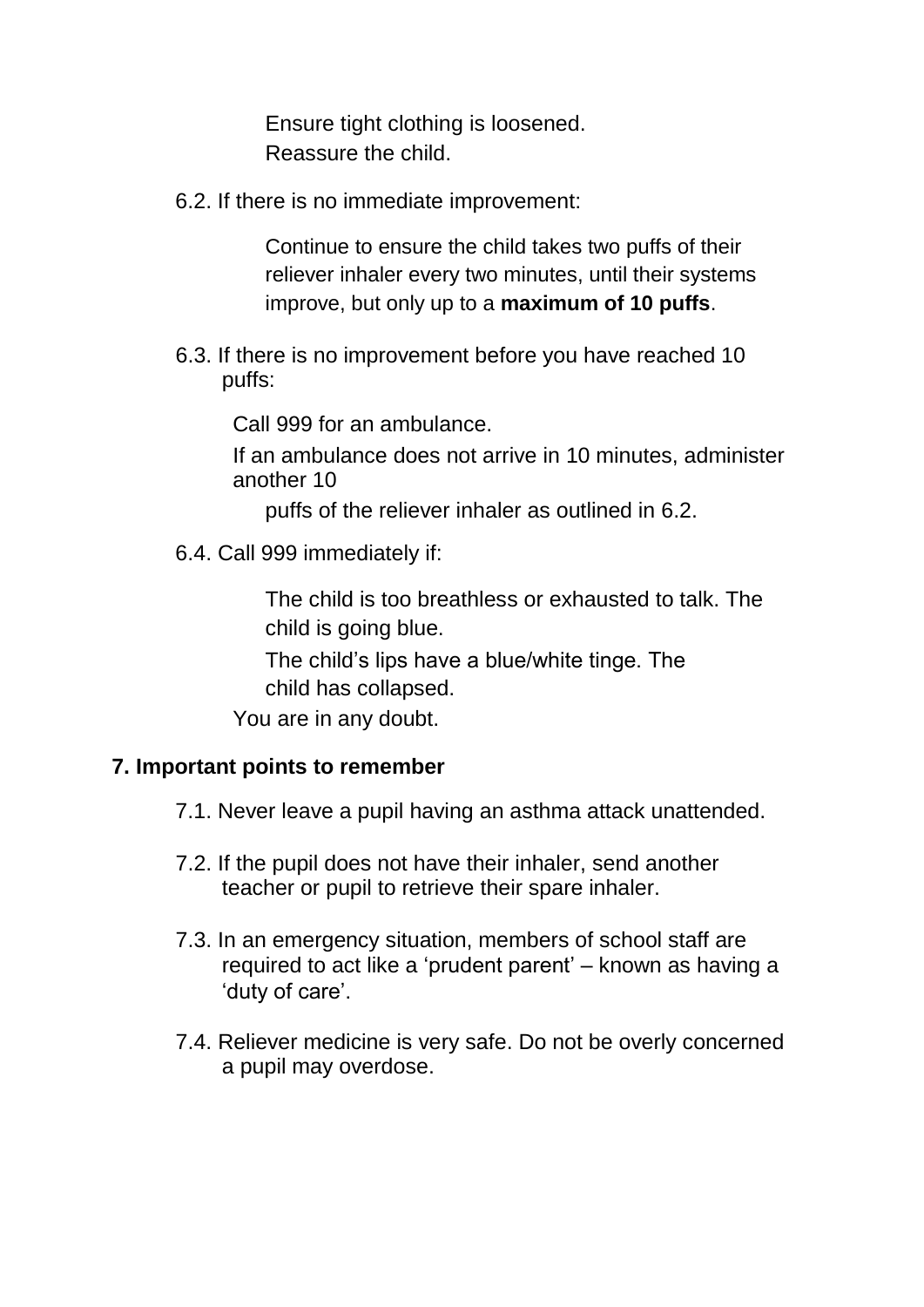- <span id="page-14-0"></span>7.5. Send another pupil to get a teacher/adult if an ambulance needs to be called.
- 7.6. Contact the pupil's parents/carers immediately after calling an ambulance.
- 7.7. A member of staff should always accompany a pupil taken to hospital by ambulance and stay with them until their parent/carer arrives.
- 7.8. Generally, staff will not take pupils to hospital in their own car. However, in some extreme situations Glenmere understands that it may be the best course of action.
- 7.9. If a situation warrants a staff member taking a pupil to hospital in their car, another adult must accompany them.

#### **8. Record keeping**

- 8.1. At the beginning of each school year, or when a child joins Glenmere, parents/carers are asked to inform the school if their child has any medical conditions, including asthma, on their enrolment form.
- 8.2. The school keeps a record of all pupils with asthma, complete with medication requirements, in its Asthma Register.
- 8.3. Parents must inform the school of any changes to their child's condition or medication during the school year via an Asthma Policy Information Slip [\(Appendix 2\)](#page-19-0).

#### **9.Exercise and physical activity**

- 9.1. Games, activities and sports are an essential part of school life for our pupils. All teachers know which children in their class have asthma and are aware of any safety requirements.
- 9.2. Outside suppliers of sports clubs and activities are provided with information about pupils with asthma taking part in the activity via the school's Asthma Register.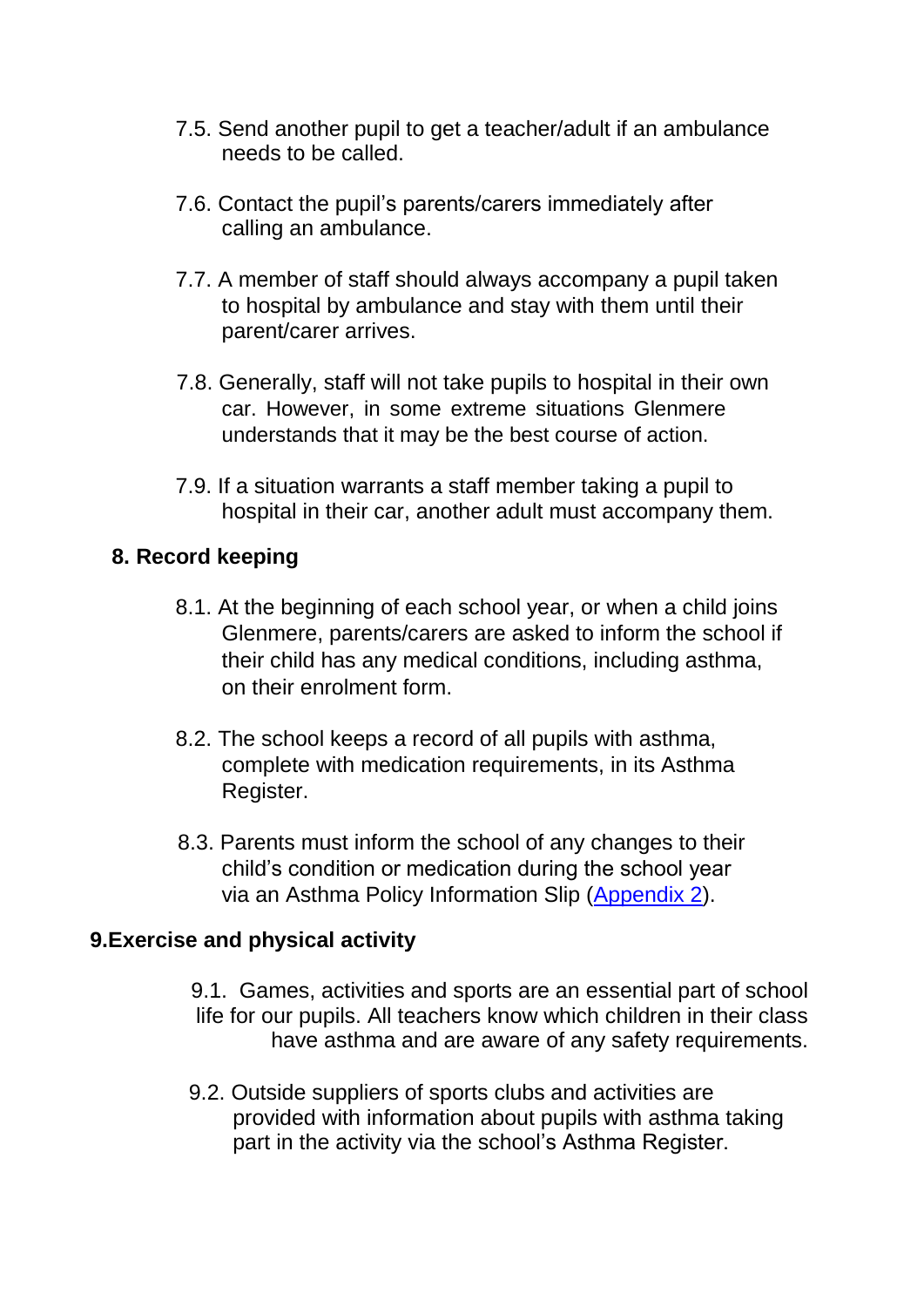<span id="page-15-0"></span>9.3. Pupils with asthma are encouraged to participate fully in PE lessons when they are able to do so. Pupils whose asthma is triggered by exercise will be allowed ample time to thoroughly warm up and cool down before and after the session.

> 9.4. During sports, activities and games, each pupil's labelled inhaler will be kept in a box at the site of the activity.

9.5. Classroom teachers will follow the same guidelines as above during physical activities in the classroom.

#### **10. Out-of-hours sport**

- 10.1. Glenmere believes sport to be of great importance and utilises out-of-hours sports clubs to benefit pupils and increase the number of pupils involved in sport and exercise.
- 10.2. Pupils with asthma are encouraged to become involved in out-of-hours sport as much as possible and will never be excluded from participation.
- 10.3. Members of school staff or contracted suppliers will be aware of the needs of pupils with asthma during these activities and adhere to the guidelines outlined in this policy.

#### **11. The school environment**

- 11.1. Glenmere does all that it can to ensure the school environment is favourable to pupils with asthma. The school does not keep any furry or feathered animals and has a definitive no-smoking policy throughout school grounds.
- 11.2. As far as possible, the school does not use any chemicals in art or science lessons that are potential triggers for asthma.
	- 11.3. If chemicals that are known to be asthmatic triggers are to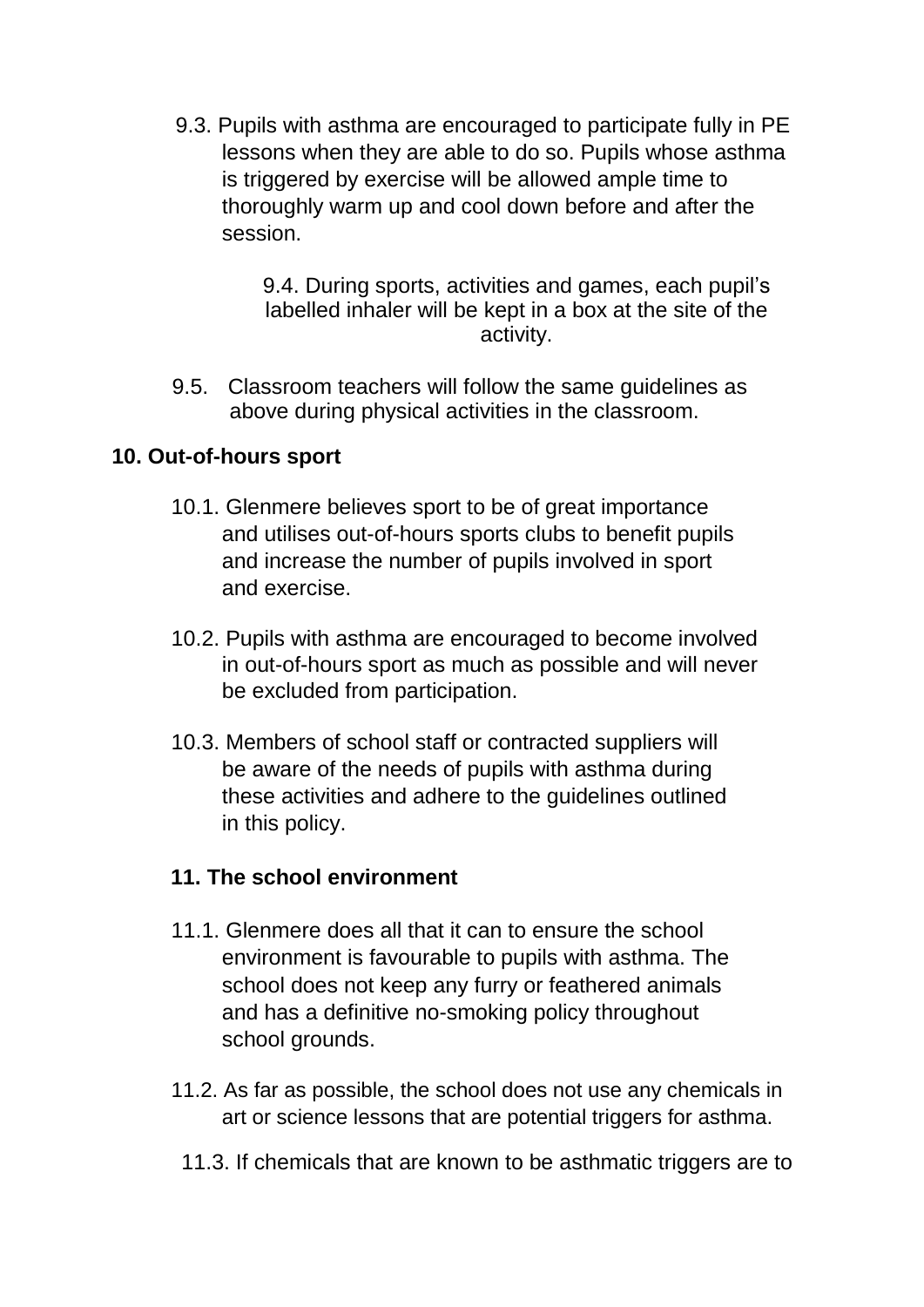be used, asthmatic pupils will be taken outside of the classroom and provided with support and resources to continue learning.

## **12. Pupils falling behind**

- 12.1. If a pupil is falling behind in lessons because of their asthma, the class teacher will talk to the parents/carers to discuss how to prevent the child falling further behind and possible ways for the child to catch-up.
- 12.2. If appropriate, the teacher will then talk to the school nurse and SENCO about the pupil's needs and possible interventions.
- 12.3. The school recognises that it is possible for pupils with asthma to have special educational needs due to their asthma.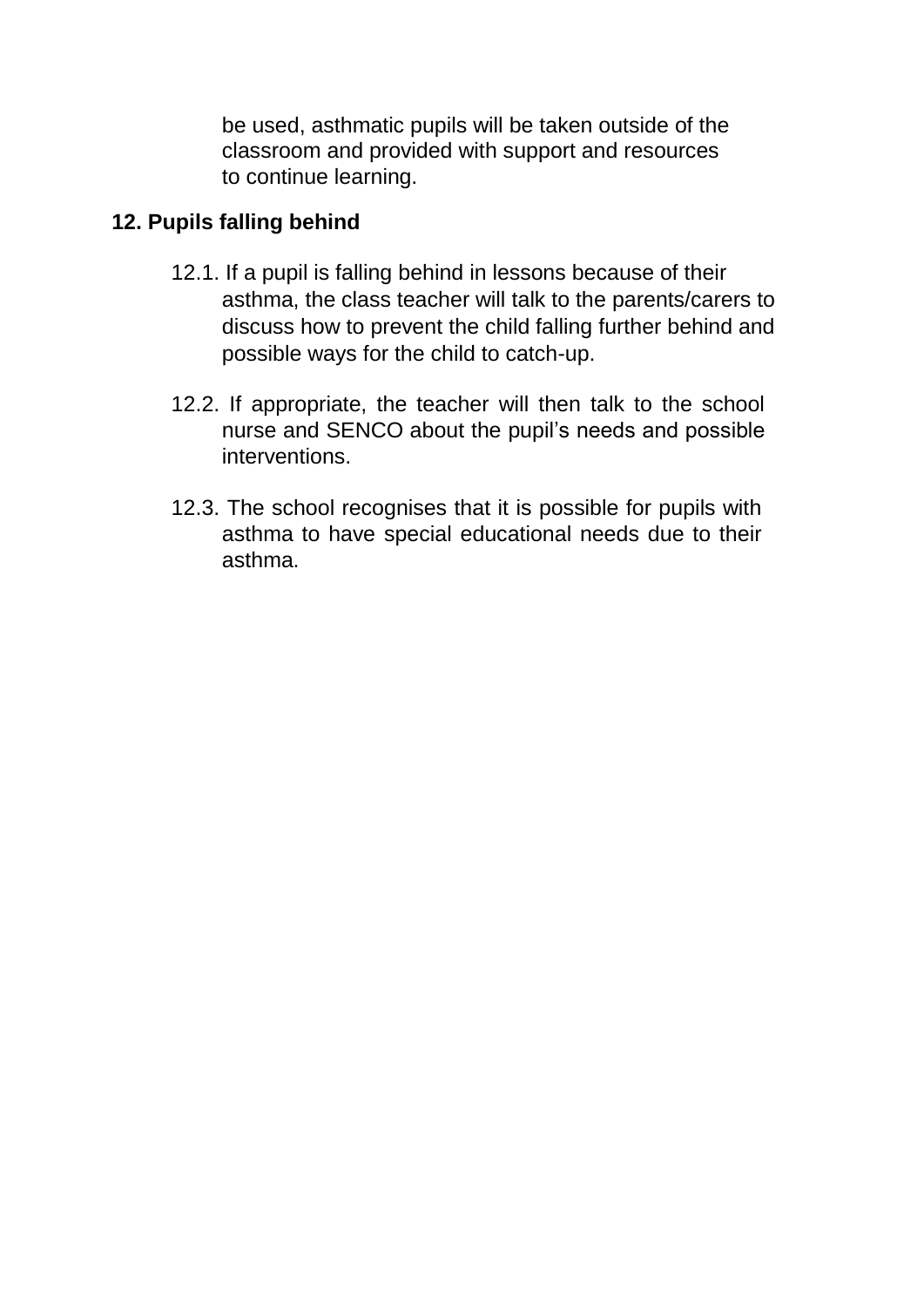## <span id="page-17-0"></span>**3. Monitoring and review**

- 13.1. The effectiveness of this policy will be monitored continually by the Head Teacher. Any necessary amendments may be made immediately.
- 13.2. The governing body will review this policy annually.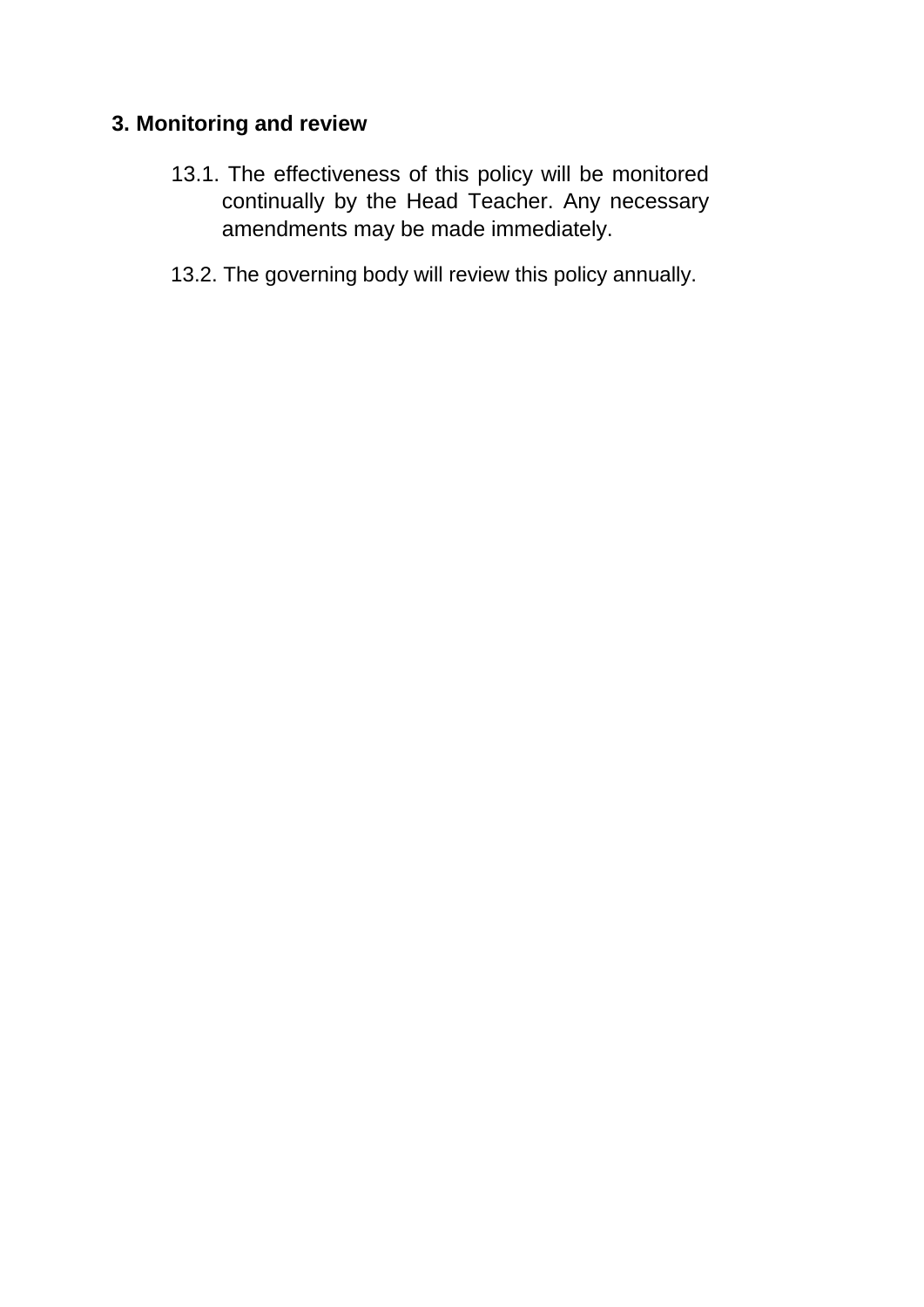## <span id="page-18-0"></span>Appendix 1 – Letter to Parents

Date:……………………………..

Dear Parent,

Your child has had problems with his/her asthma/breathing today. This has required the use of their relief medication/the school emergency inhaler\*.

You are strongly advised to have your child seen by your doctor, especially if your child is not known to be asthmatic, as soon as possible.

Yours sincerely,

**Headteacher**

\*Delete as appropriate.

c.c. School Nurse.